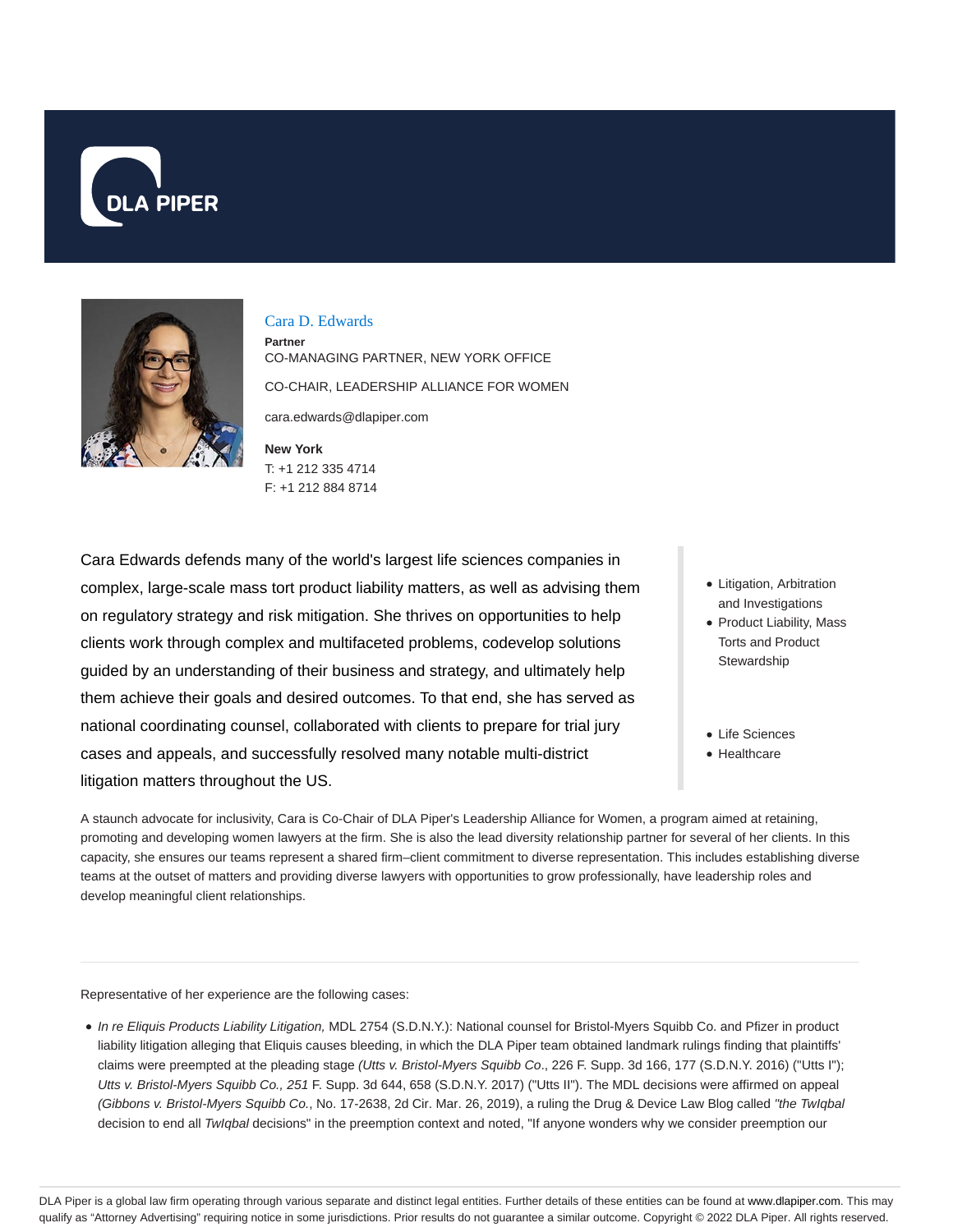side's most powerful defense, Gibbons is Exhibit A"

- In re Proton Pump Inhibitor Products Liability Litigation, MDL 2789 (D.N.J.): National counsel for Pfizer and Wyeth in product liability litigation alleging that proton pump inhibitors Protonix and Nexium 24HR (OTC) cause chronic kidney disease and other kidney injuries
- Proton Pump Inhibitor Products Liability Litigation, MDL 2789 (D. N.J.): National counsel for Pfizer and Wyeth in product liability litigation alleging kidney injuries caused by PPI use
- Essure Product Liability Litigation: Counsel for Bayer in product liability litigation alleging injuries caused by permanent contraceptive device
- In re: Eliquis (Apixaban) Product Liability Litigation, MDL 2754 (S.D,N.Y.): National counsel for Bristol-Myers Squibb Co .and Pfizer in product liability litigation alleging that Eliquis causes bleeding; obtained order dismissing all claims on basis of impossibility preemption
- In re Testosterone Replacement Therapy Products Liability Litigation, MDL 2545 (N.D. Ill.): Lead Counsel for Pfizer and Pharmacia & Upjohn in product liability litigation involving testosterone replacement therapies; obtained order dismissing all failure-to-warn claims on basis of impossibility pre-emption
- Pfizer's National Asbestos Litigation: Part of National Coordinating Counsel Team responsible for defending against various personal injury claims based on alleged asbestos-containing products, and talc-containing products
- In re: Chantix (Varenicline) Products Liability Litigation, MDL No. 2029 (N.D.AL): Defended Pfizer in product liability litigation involving smoking cessation medication; formulated expert witness defense, participated in preparing for initial bellwether trials and resolution efforts
- In re Prempro Products Liability Litigation, MDL No. 1507 (E.D.AK): Defended Pfizer and Wyeth in product liability litigation involving claims that hormone therapy medication causes breast cancer, including assisting with several successful Daubert challenges and bellwether trials
- In re Pfizer Inc. Securities Litigation, MDL No. 1688 (S.D.N.Y.): Defended Pfizer in a securities class action involving disclosures related to popular anti-inflammatory medications
- In re Bextra and Celebrex Marketing, Sales Practices and Products Liability Litigation, MDL No. 1699 (N.D. Cal.): Defended Pfizer in product liability and consumer fraud litigation involving selective COX-2 inhibitors, including coordinating discovery with cases pending in state court, and assisting with a successful general causation challenge for the most commonly prescribed dose of **Celebrex**

### **CREDENTIALS**

# **Admissions**

• New York

# **Recognitions**

From 2013 – 2020 she was named a New York Metro Super Lawyer in the area of product liability defense and has been selected to "Rising Stars" since 2012.

Cara was also DLA Piper's 2014 Leadership Counsel for Legal Diversity (LCLD) Fellow.

• Chambers USA

2021 - Band 6, Nationwide Product Liability & Mass Torts

Chambers comments, "Cara Edwards advises on an array of product liability disputes, including large-scale medical device MDLs." Clients say, "She is on her game, smart and works well with witnesses." "Her skill set of making experts relatable to the jury is outstanding."

• The Legal 500 United States

2018, 2020 - Leading Lawyer, Product Liability, Mass Tort and Class Action: Pharmaceuticals and Medical Devices - Defense The Legal 500 comments, "Cara Edwards in New York, [who] has experience serving as national counsel in multi-jurisdictional product liability suits in state and federal courts."

2020 - Recommended, Healthcare: Life Sciences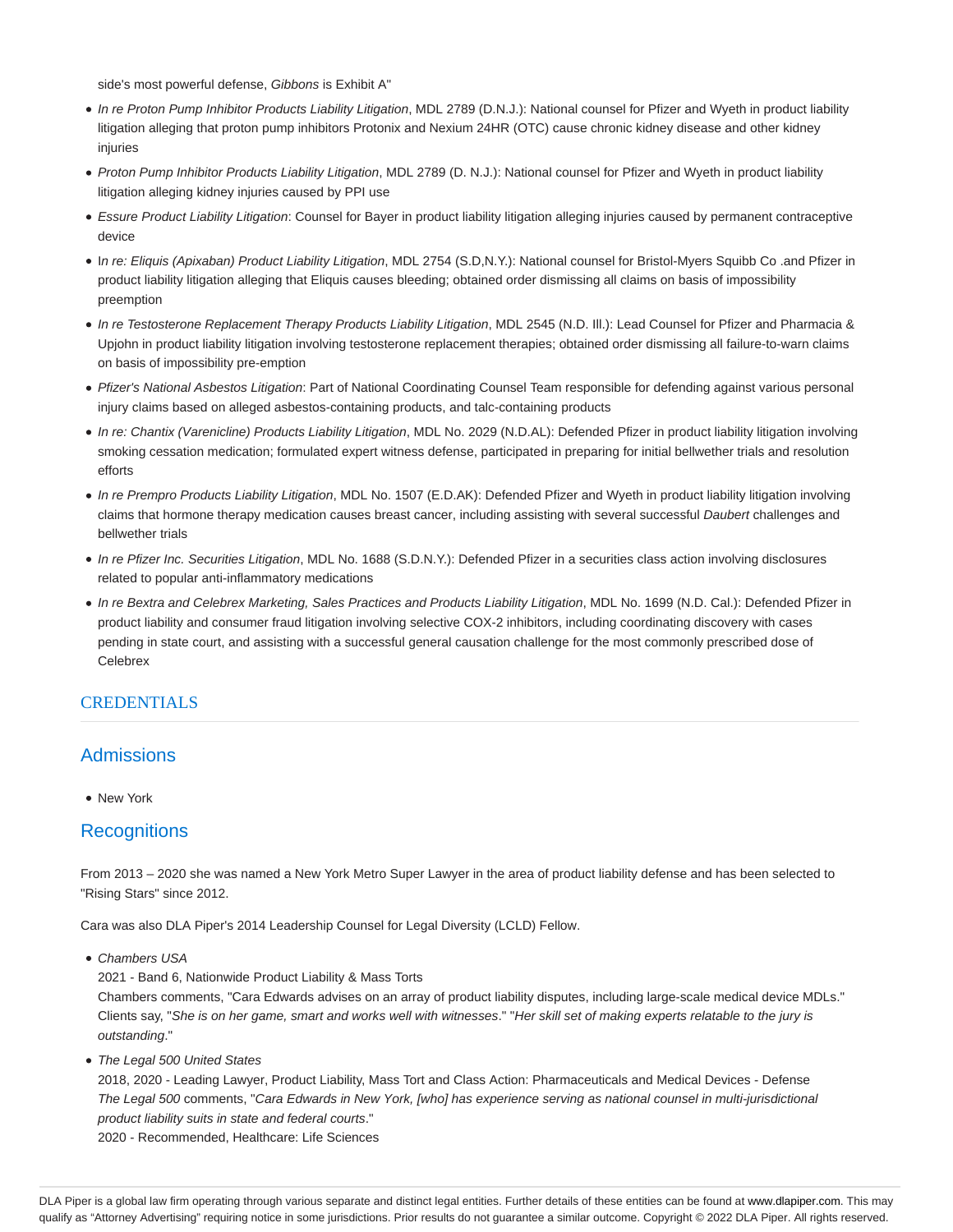2017, 2019 - Next Generation Partner, Product Liability, Mass Tort and Class Action: Pharmaceuticals and Medical Devices - Defense 2016 - Recommended, Product Liability, Mass Tort and Class Actions: Toxic Tort - Defense

# **Education**

- J.D., New York University 2003 President, Student Bar Association Managing Editor, Environmental Law Journal Member, Federal Defender Clinic
- B.A., Colgate University 1997 English Literature Colgate Alumni Scholar First Team All Patriot League, Softball

# **Courts**

- Supreme Court of the United States
- United States Court of Appeals for the First Circuit
- United States District Court for the Eastern District of New York
- United States District Court for the Southern District of New York

# **Memberships**

- American Bar Association, Women Advocate Committee
- New York City Bar Association, Product Liability Committee
- Association of Black Women Attorneys
- National Association of Women Lawyers
- DRI (Defense Research Institute), Drug & Medical Device Committee & New York State Liaison

# DLA Piper Committees

- North American Pro Bono Committee
- New York Office Diversity and Inclusion Committee
- Firm Policy Committee
- New York Office Hiring Committee
- New York Office Deputy Managing Partner

# INSIGHTS

# **Publications**

**Black In House Counsel 2022 Annual Report**

March 2022 Six DLA Piper lawyers were featured in Black In House Counsel's 2022 Annual Report.

**Maglioli: Third Circuit hands down first-of-its-kind COVID-19 opinion**

25 October 2021

DLA Piper is a global law firm operating through various separate and distinct legal entities. Further details of these entities can be found at www.dlapiper.com. This may qualify as "Attorney Advertising" requiring notice in some jurisdictions. Prior results do not guarantee a similar outcome. Copyright @ 2022 DLA Piper. All rights reserved.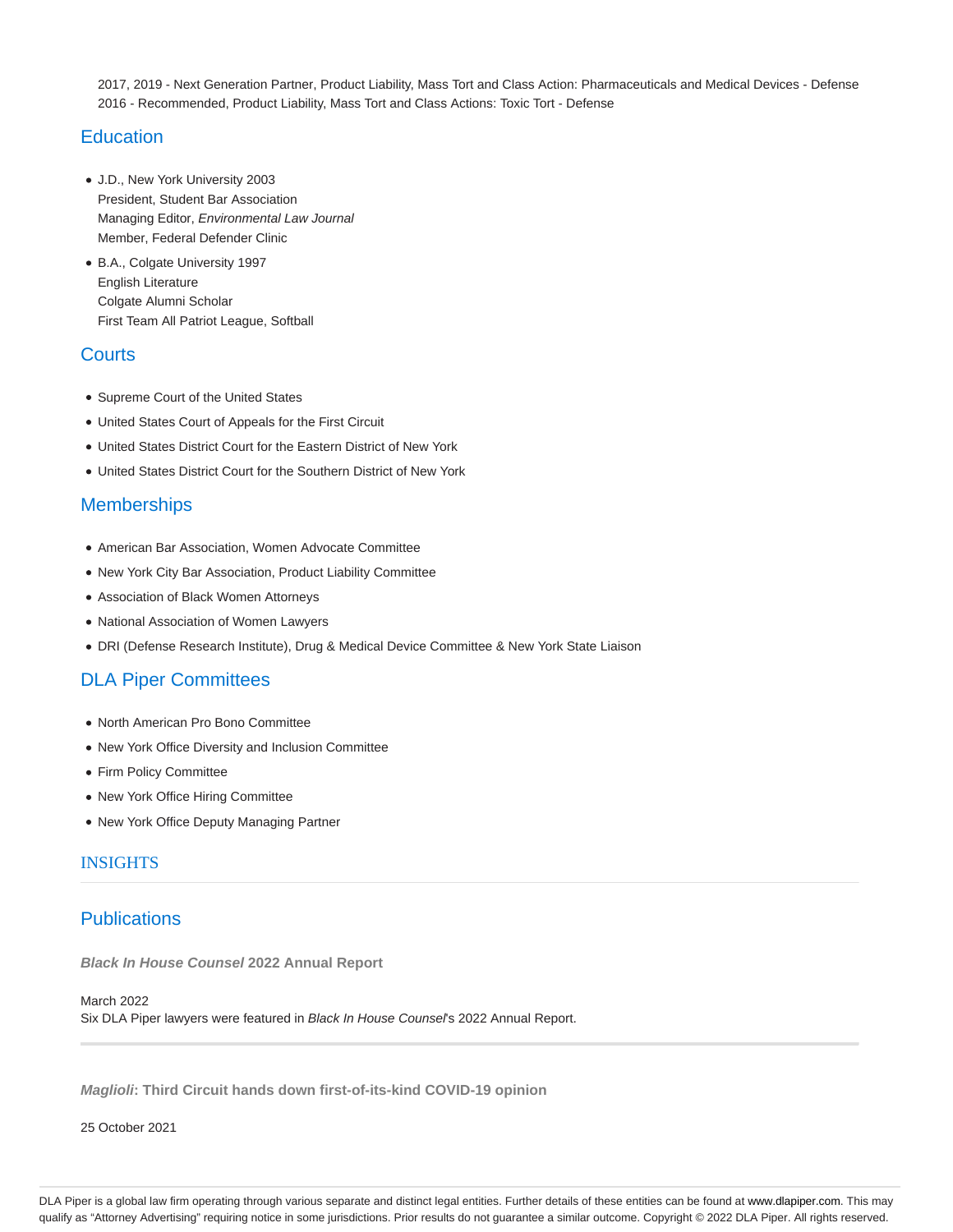**"Power Moms": A candid conversation on the roles of executive mothers through the years**

#### 27 April 2021

Pulitzer-winning Wall Street Journal journalist Joann Lublin, author of Power Moms: How Executive Mothers Navigate Work and Life, joins Jackie Park and Cara Edwards.

DLA Piper · "Power Moms": A candid conversation on the roles of executive mothers through the years

#### **Personal and professional firsts**

30 March 2021

We celebrated Women's History Month by spotlighting some of our women attorneys' personal and professional firsts.

#DLAWomenLeaders

- Author, "With a 'Snap' Litigators Have a New Tool To Thwart Forum Shopping," New York Law Journal, February 2020
- Co-Author, "Keeping Civil Cases Civil: A Best Practices Guide from 4 Perspectives," ACCDocket, July 15, 2019
- Author, Expansion of FDA Authority to Regulate Food and Drug Products Globally, DRI: For the Defense, August 2011

### **Events**

## Upcoming

**Product Liability Symposium**

October 26, 2022 | 2:00 - 5:15 pm ET Webinar

# Previous

**A discussion with Dr. Laurie Santos**

30 March 2022 **Webinar** 

- Panelist, Corporate Counsel Women of Color Bootcamp 2020: How to Become an Expert in Your Field and the Go-To Lawyer Within Your Company (September 30, 2020)
- Panelist, ACI Conference: ACI's 24<sup>th</sup> Annual Conference on Drug & Medical Device Litigation: The Federal Courts Divided: Overcoming Challenges to Jurisdiction in the Continuing Aftermath of BMS (December 10-11, 2019)
- Panelist, American Bar Association, 2018 Current Issues in Pharmaceutical, Medical Device and Biotech Litigation: Civility Panel,

DLA Piper is a global law firm operating through various separate and distinct legal entities. Further details of these entities can be found at www.dlapiper.com. This may qualify as "Attorney Advertising" requiring notice in some jurisdictions. Prior results do not guarantee a similar outcome. Copyright © 2022 DLA Piper. All rights reserved.